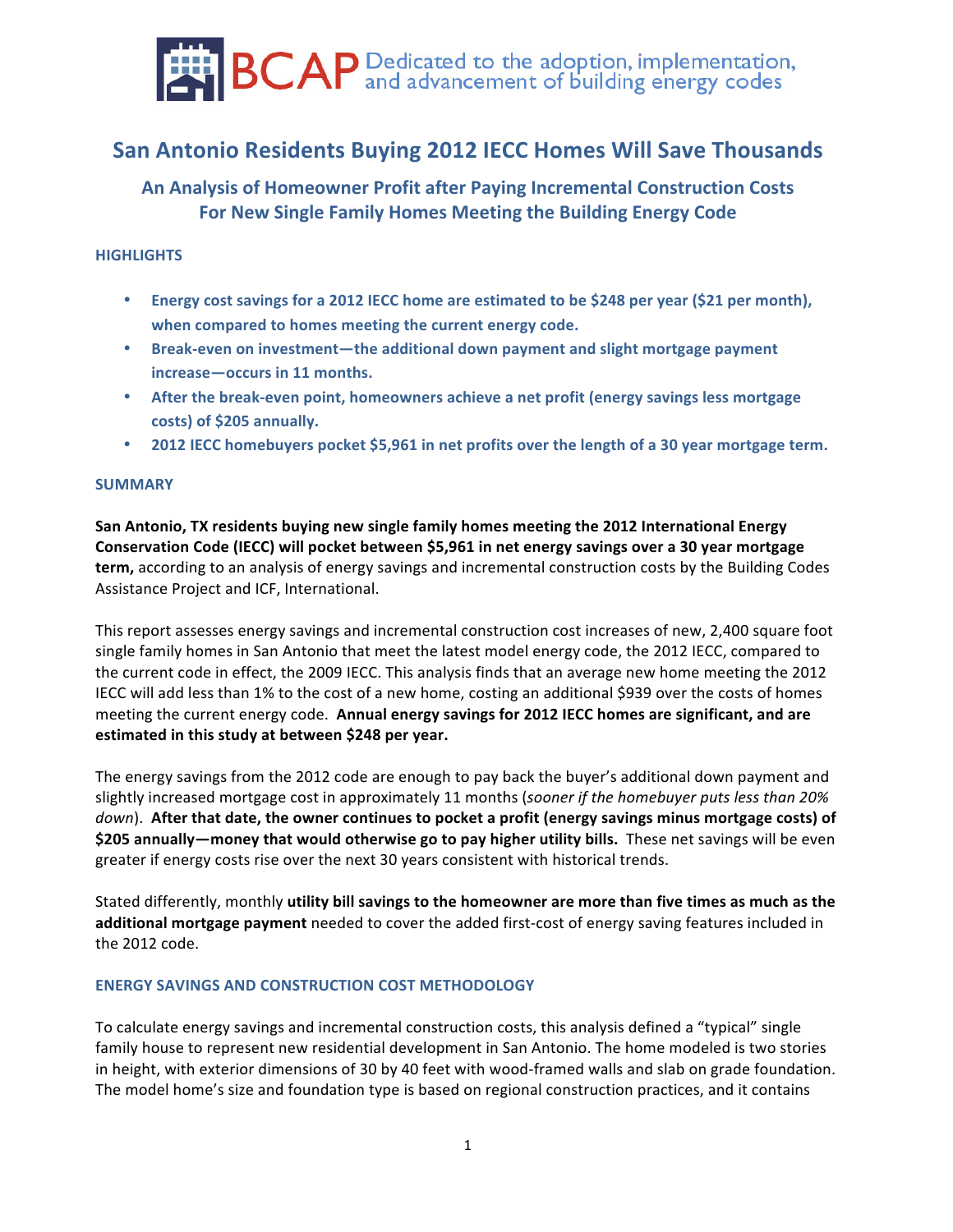2,400 square feet in floor area—which is also the approximate size of the average new home built nationwide.

For the purposes of this analysis we assume a baseline home that meets the requirements of the 2009 IECC, which is the city's current code. Although some leading builders are meeting or exceeding many elements of the 2012 IECC already, for purposes of this analysis we assume a baseline home that exactly meets the requirements of the 2009 IECC.

Energy savings were modeled by ICF International (ICFI), an international energy consulting firm with extensive experience in the use of hourly building energy simulation software to estimate energy performance and energy savings of alternative building codes and design concepts. Although the values included in the analysis represent a careful, independent technical judgment by ICFI staff, it should be kept in mind that – like any such analysis – the results depend on a number of assumptions about the physical features of a typical new home, operating practices, energy prices, and other factors.

Both the existing 2009 IECC and the new 2012 IECC codes allow a builder to choose among a number of alternatives to comply with the code. In this case, ICFI conservatively chose to compare the results from the prescriptive path of each version of the code. ICFI uses BeaconTM, an hourly simulation model that utilizes DOE-2 or EnergyPlus, and summarizes building performance in terms of estimated annual energy costs, based on long-term average weather conditions in a given climate zone (city), DOE/EIA state level energy costs. ICFI also estimates energy consumption by end-use, fuel type, electricity peak demand, and air conditioner size in each prototype home. More details of the modeling assumptions used in this analysis are available on request.

# **INCREMENTAL!COSTS**

Using the 2,400 square foot model home as a baseline, we calculated incremental costs by identifying the building components that would have to be upgraded from the current 2009 IECC, according to the prescriptive requirements in the 2012 IECC. To estimate incremental costs, we rely on construction costs from the well-regarded 2012 RS Means Contractor's Pricing Guide to approximate actual costs of new home construction. This resource is known to be conservative and is useful for this analysis because all estimated construction costs are inclusive of material costs, labor, and contractor overhead and profit.<sup>1</sup> For this analysis, RS Means data is supplemented by additional calls to local building suppliers and experts.

## **Windows**

San Antonio contractors will need to make upgrades to installed windows to meet the improved U-factor and SHGC factors in the 2012 IECC. U-factor for windows is upgraded from 0.65 under the current code to 0.40 under the 2012 IECC and the SHGC factor is improved from 0.30 to 0.25. This added cost is conservatively estimated by the Efficient Windows Collaborative (EWC) as no more than \$1.00 per square foot of window area. It is important to note that many builders may already install windows that meet the 2012 IECC's slightly-improved requirements, but in an effort to be conservative (and strictly compare the two codes) this analysis assumes that builders are currently using the least-cost window to meet existing code requirements.<sup>2</sup> Total window incremental costs are estimated as \$357.

 $\frac{1}{1}$  $<sup>1</sup>$  RS Means also includes a location factor, which provides an estimate of local costs as a percentage of RS Means</sup> national average estimates. For this analysis, the location factor for San Antonio is 79%, indicating that construction costs in the city are approximately 21% lower than the national average.

 $^2$  As a result, many builders will be able to reduce or avoid incremental costs for better windows.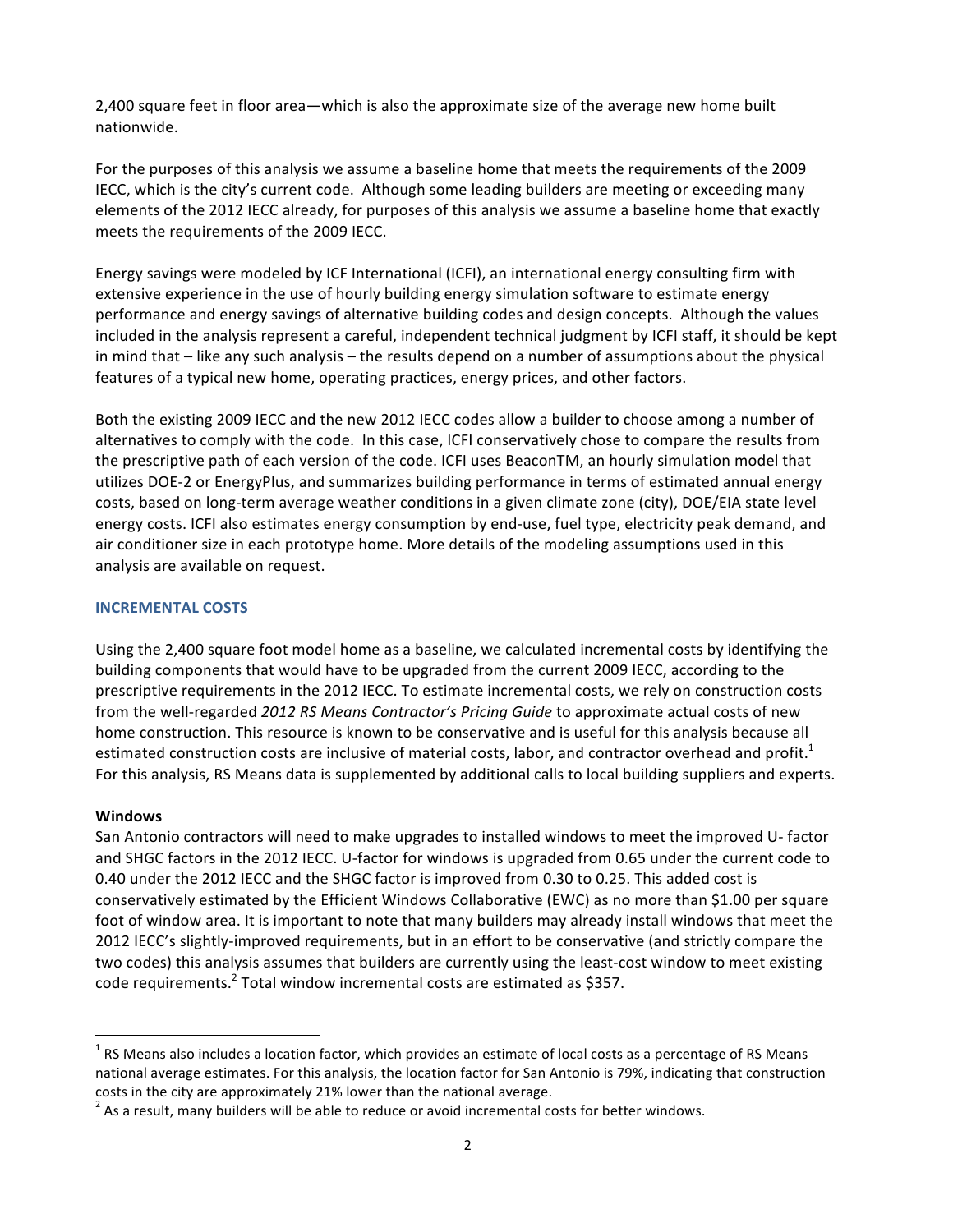# **Whole!House!Air!Leakage!and!Ventilation**

We estimate that the additional required air sealing in the 2012 IECC and the required testing for whole house air leakage (commonly known as "blower door") and duct leakage will add about \$350 per new home.<sup>3</sup> Because the resulting home will have fewer air and duct leaks to the outside, mechanical ventilation will have to be improved, a cost we estimate at \$180 for upgrading one bathroom vent fan to a unit with an Energy Star rating along with the installation of a simple controller which is set to automatically exhaust indoor air. $4$ 

# **Hot Water Distribution Lines**

An additional 2012 IECC code change will require builders to insulate hot water distribution lines to kitchens. We believe the cost impact of this change is small, as R-3 insulation costs less than 50 cents per linear foot and most insulation products can be "clipped" around supply pipes after the plumbing roughin.<sup>5</sup> As a result, this cost is estimated at \$100 per new home.

# **Lighting!and!Programmable!Thermostats**

Builders will have to install high-efficiency lamps in 75 percent of hard-wired fixtures, up from 50 percent in the 2009 IECC. Usually, this requirement is met with compact florescent lights (CFLs). Our analysis estimates that the upgrade of lamps in 25 percent of fixtures will cost no more than \$25. Builders will also have to upgrade conventional thermostats to programmable thermostats, a cost which is estimated as  $$50.$ 

# **Attic Insulation**

The 2012 IECC also requires builders to upgrade blown-in ceiling (attic) insulation from R-30 to R-38, which is estimated by RS Means to cost an additional \$284 per new home.

## **Cost!Savings**

Fortunately, the 2012 IECC will also introduce cost savings for builders. While complying with the 2012 IECC increases first-cost in some areas, the new code also presents opportunities to reduce costs for HVAC equipment as a result of an improved building envelope. Among other possible savings, builders will be able to reduce the size of costly mechanical equipment. For the prototype house in San Antonio's climate zone 2, builders will be able to reduce the cooling system capacity from an average of 48,000 kBtuh to 39,000 kBtuh or from 4 to approximately 3.5 tons. This reduction in air conditioner capacity can result in first-cost savings of one-half ton, which is expected to save approximately \$408 for the average new house.<sup>6</sup>

<sup>-&</sup>lt;br>3  $^3$  \$350 is a commonly used as an expected air sealing and testing cost for new single-family detached homes nationwide.

 $4$  Ventilation system and costs are described in an August 2005 report from Lawrence Berkeley National Laboratory "Review of Residential Ventilation Technologies." Although the costs of these components have decreased in recent years, the 2005 estimate (\$180 per new home) is quoted in this analysis.

<sup>5</sup> It is difficult to determine what combination of redesign, resizing, and/or partial insulation of hot water lines would be done in a typical new home. Insulating distribution lines to the kitchen and very long runs would add costs while downsizing lines would reduce costs; in any case we believe the net effect would be small.

 $6$  EPA conservatively estimates for their Energy Star Homes Version 3 that first-cost savings for downsizing a 13 SEER air conditioner are \$815 per ton. By "right-sizing" the HVAC equipment, building occupants will also benefit from a reduction in equipment short-cycling (i.e., where equipment is too large for the cooling load and cycles on and off frequently, thus wasting energy and losing some of its ability to dehumidify indoor air). Please note that additional cost savings could be obtainable from downsizing heating equipment, but this study does not attempt to calculate those savings.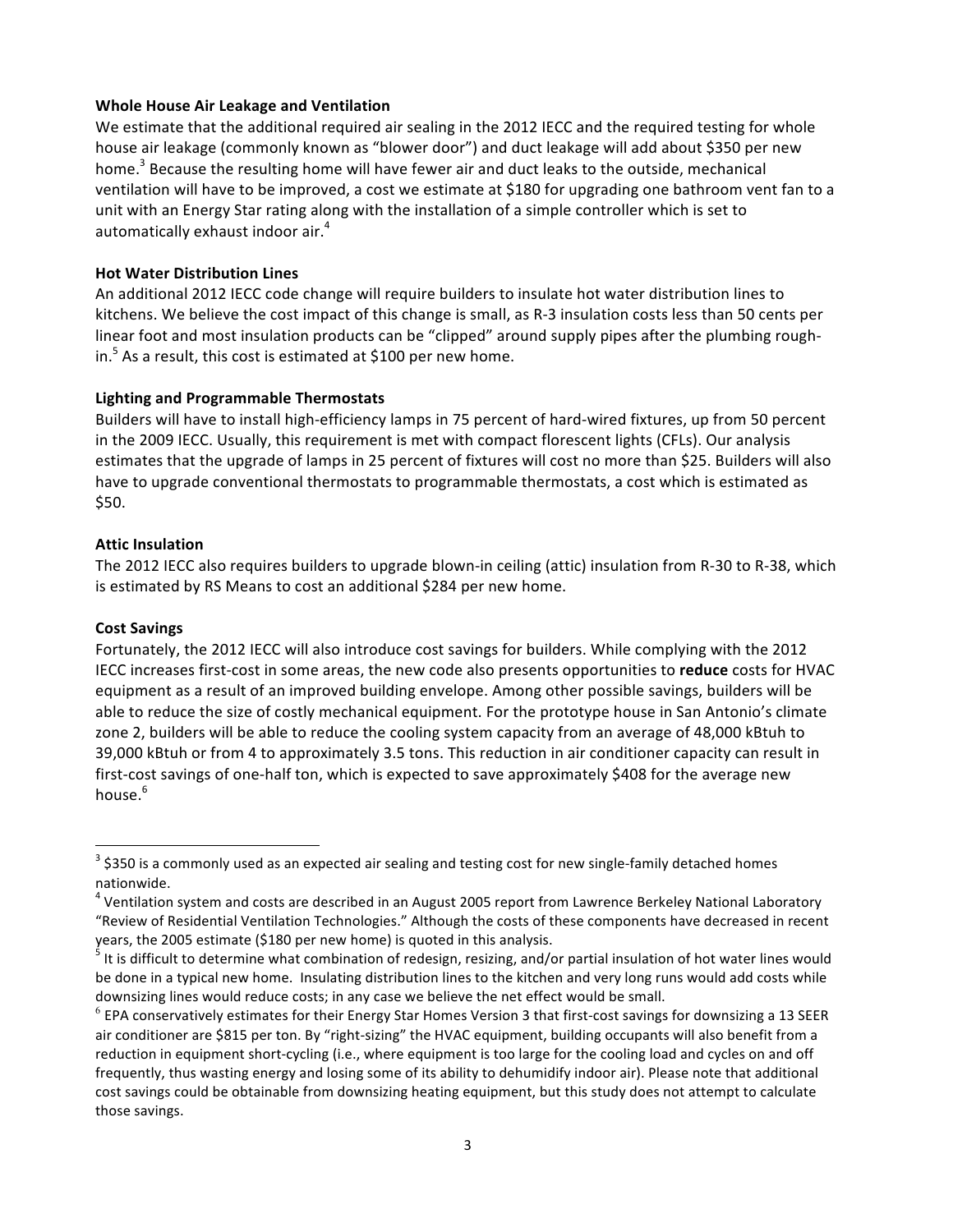Total incremental costs for new homes in San Antonio are estimated in Table 1, below:

| Table 1: San Antonio 2012 IECC Incremental Costs                    |                   |                               |           |                    |                       |  |  |  |  |
|---------------------------------------------------------------------|-------------------|-------------------------------|-----------|--------------------|-----------------------|--|--|--|--|
| <b>Building Component</b>                                           | <b>Total Area</b> | Incremental<br>Cost/Square Ft | Total     | Location<br>Factor | <b>Adjusted Total</b> |  |  |  |  |
| Ceiling Insulation Upgrade from R-30 to<br>R-38 (both blown-in)     | 1,200             | \$0.30                        | \$<br>360 | 79%                | \$284                 |  |  |  |  |
| Upgrade Windows to U-0.40 and SHGC<br>0.25                          | 357               | \$1.00                        | \$<br>357 | N/A                | \$357                 |  |  |  |  |
| <b>Increased Air Sealing and Testing</b>                            | N/A               | N/A                           | N/A       | N/A                | \$350                 |  |  |  |  |
| Insulating Hot Water Pipes                                          | N/A               | N/A                           | N/A       | N/A                | Ś.<br>100             |  |  |  |  |
| 75% CFLs in hardwired fixtures (from<br>50%)                        | N/A               | N/A                           | N/A       | N/A                | \$<br>25              |  |  |  |  |
| Upgrade to Programmable Thermostats                                 | N/A               | N/A                           | N/A       | N/A                | \$<br>50              |  |  |  |  |
| Bathroom Vent Fan Upgrade and<br>Addition of Automatic Timer        | N/A               | N/A                           | N/A       | N/A                | \$<br>180             |  |  |  |  |
| <b>HVAC System Savings (downsizing</b><br>cooling system $1/2$ ton) | N/A               | N/A                           | N/A       | N/A                | \$(408)               |  |  |  |  |
| <b>Incremental Cost</b>                                             |                   |                               |           |                    | \$939                 |  |  |  |  |

# **ENERGY COST SAVINGS**

According to the model used in this analysis, upgrading to the 2012 IECC will result in significant energy bill savings for San Antonio homebuyers, resulting in utility bill savings of \$248 per year. It is noteworthy that these savings assume constant energy prices; if energy prices continue to rise consistent with historical trends, savings will be greater in future years. These energy savings allow homebuyers to quickly recapture their incremental costs.

## **MORTGAGE PAYBACK FOR HOMEOWNERS**

Homebuyers will be able to include the incremental first-costs of meeting the 2012 IECC in their mortgage, while benefiting from lower utility bills starting on day one. With estimated energy cost savings of between \$248 per year, monthly utility bill savings are more than five as much as the additional mortgage payment needed to cover the added first-cost of energy saving features required by the 2012 IECC.

This cash-flow difference is enough to pay back the buyer's added down payment within 11 after purchase (or sooner if the loan allows a down payment below 20%). After that date, the owner continues to realize a profit of at least \$205 annually due to lower utility bills – and even more if energy prices increase.

This payback analysis assumes that homebuyers purchase a new home with 20% down at the current nationwide interest rate of 4.03 percent. This scenario would result in an increased down payment of \$188 with an additional monthly mortgage cost of \$4 per month. Taking into account energy savings and lower utility bills, a cash flow analysis indicates that the homebuyer would break even within 11 months. After that break-even date, homeowners would continue to realize a profit of \$205 annually, which is calculated by subtracting additional mortgage costs from energy savings. Homebuyers with a lower down payment-such as 5 or 10 percent-will realize payback more quickly. Mortgage payback to homeowners is presented below in Table 2, below.